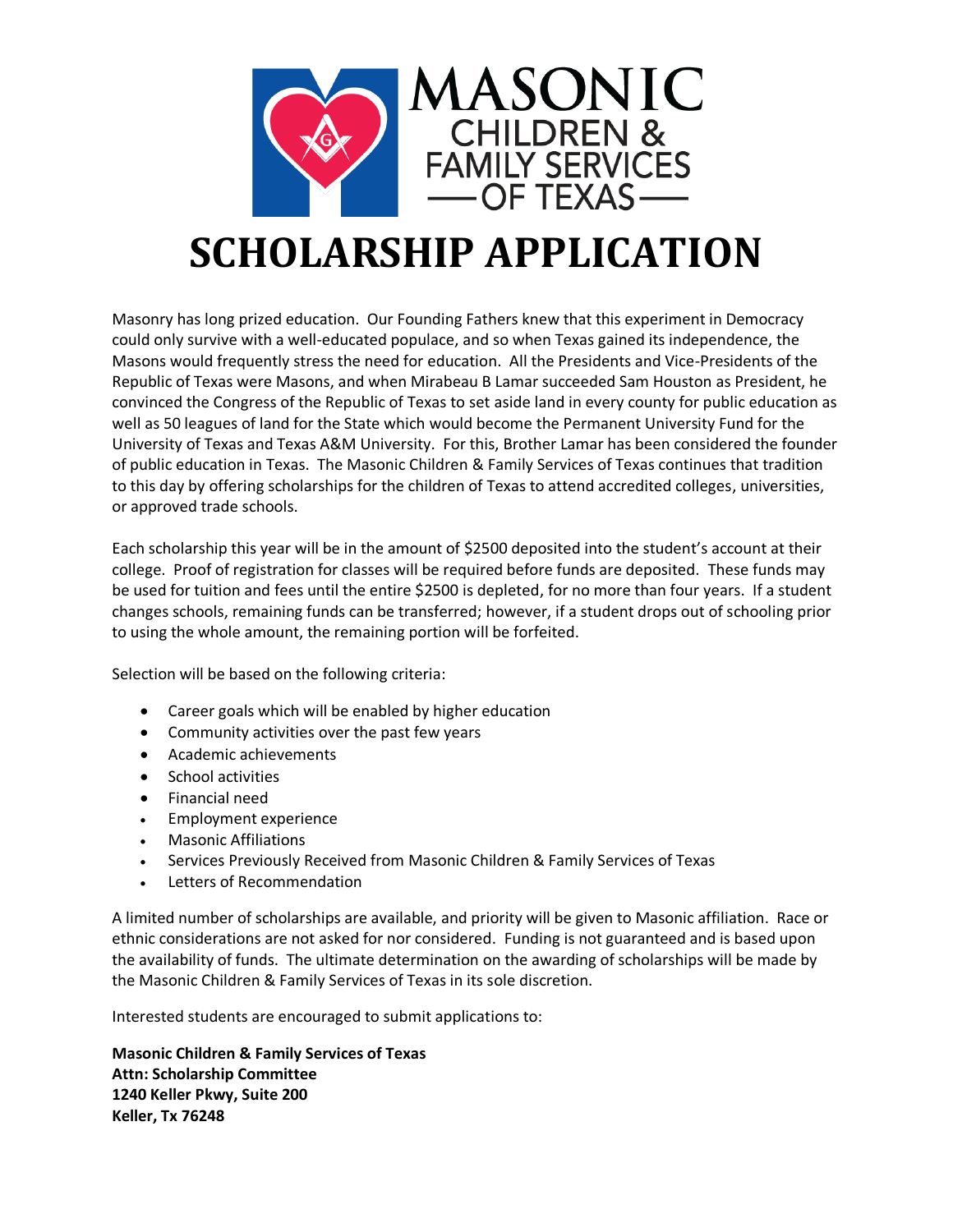### **Final deadline for receiving the application is April 30, 2022.**

#### **NOTES:**

- **a. Incomplete applications cannot be considered. In addition to this form, please attach two letters of recommendation from teachers, coaches, or other non-related adults.**
- **b. Students must graduate high school by the Spring or Summer of 2022.**
- **c. Students must provide proof of registration for classes for the Fall 2022 semester in an accredited college or university, or an approved trade school. The Masonic Children & Family Services of Texas must specifically approve the use of funds for any trade school, and this can be the cause for denial of the funding of a scholarship.**

## Name Address\_\_\_\_\_\_\_\_\_\_\_\_\_\_\_\_\_\_\_\_\_\_\_\_\_\_\_\_\_\_\_\_\_\_\_\_\_\_\_\_\_\_\_\_\_\_\_\_\_\_\_\_\_\_\_\_\_\_\_\_\_\_\_\_\_\_\_\_\_\_\_\_\_\_\_\_\_\_ City the contract of the State that  $\mathsf{Cip}$  and  $\mathsf{Phone}\#$ Date of Birth Sex Father's Name **Community Community Community** Community Occupation Mother's Name Occupation Masonic Affiliation (if any): Mason's Name Relationship Relationship Relationship Lodge name, number, and location Other Masonic Affiliations (Rainbow, DeMolay, other, if any): Chapter/Assembly name, number, and location: Services previously received (if any) from Masonic Children & Family Services of Texas: \_\_\_\_\_\_\_\_\_\_\_\_\_\_\_\_\_\_\_\_\_\_\_\_\_\_\_\_\_\_\_\_\_\_\_\_\_\_\_\_\_\_\_\_\_\_\_\_\_\_\_\_\_\_\_\_\_\_\_\_\_\_\_\_\_\_\_\_\_\_\_\_\_\_\_\_\_\_\_\_\_\_\_\_\_ Approximate household annual income: \_\_\_\_\_\_\_\_\_\_\_\_\_\_\_\_\_\_\_\_\_\_\_\_\_\_\_\_\_\_\_\_\_\_\_\_\_\_\_\_\_\_\_\_\_\_\_\_\_\_\_\_ Number of household dependents attending post-secondary school in 2022-23: What college, university, or trade school do you plan to attend? \_\_\_\_\_\_\_\_\_\_\_\_\_\_\_\_\_\_\_\_\_\_\_\_\_\_\_\_\_\_\_\_\_ Have you ever been convicted of, plead no contest to, or received deferred adjudication for a felony or misdemeanor (this does not include traffic tickets)? If so, please explain: \[\esseem \]

#### 1. GENERAL INFORMATION

#### 2. HIGH SCHOOL ACADEMIC INFORMATION

What high school are/were you attending?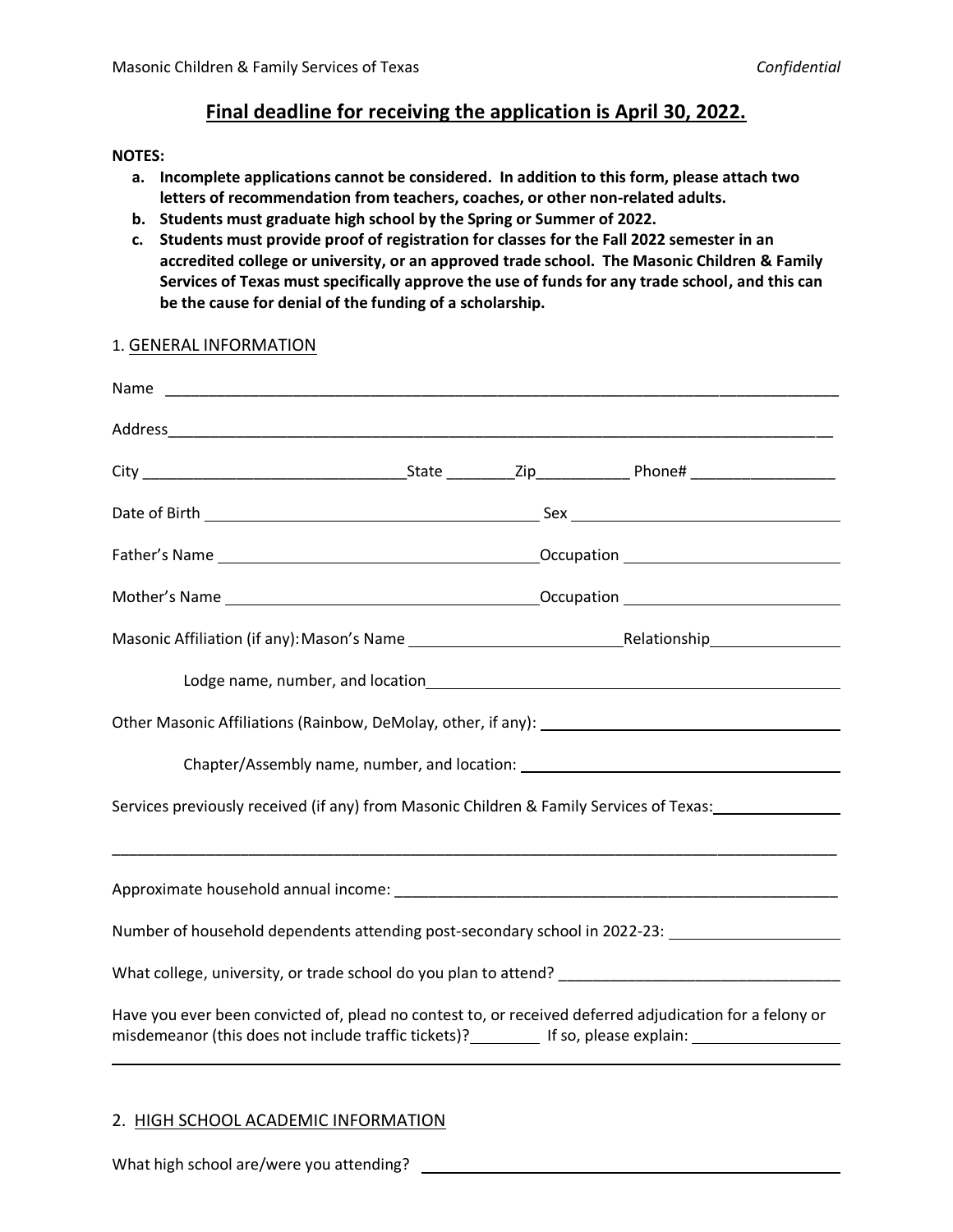|                               |                                                    | Class Ranking: $\Box$ Top Quartile $\Box$ 2 <sup>nd</sup> Quartile $\Box$ 3 <sup>rd</sup> Quartile $\Box$ Bottom Quartile                                                                                                      |                                                                                                     |
|-------------------------------|----------------------------------------------------|--------------------------------------------------------------------------------------------------------------------------------------------------------------------------------------------------------------------------------|-----------------------------------------------------------------------------------------------------|
|                               |                                                    |                                                                                                                                                                                                                                |                                                                                                     |
|                               |                                                    |                                                                                                                                                                                                                                |                                                                                                     |
|                               | ACT Composite Score (if taken): __________________ |                                                                                                                                                                                                                                |                                                                                                     |
|                               |                                                    |                                                                                                                                                                                                                                |                                                                                                     |
|                               |                                                    | Industrial-based Certifications Earned (if any): Manual Communications of the Communication of the Communications of the Communications of the Communications of the Communications of the Communications of the Communication |                                                                                                     |
|                               | 3. COLLEGE CREDITS ALREADY EARNED (if any)         |                                                                                                                                                                                                                                |                                                                                                     |
|                               |                                                    |                                                                                                                                                                                                                                | College credits: _________ College cumulative GPA: ________ College/University: ___________________ |
| 4. EXTRACURRICULAR ACTIVITIES |                                                    |                                                                                                                                                                                                                                | List memberships, offices held, and school years served in each school organization.                |
|                               |                                                    | List participation in sports, band, clubs, or other activities and school years served in each activity.                                                                                                                       |                                                                                                     |
|                               |                                                    |                                                                                                                                                                                                                                |                                                                                                     |
|                               |                                                    |                                                                                                                                                                                                                                | List work experience, duration of employment, and number of hours worked per week while in school.  |

\_\_\_\_\_\_\_\_\_\_\_\_\_\_\_\_\_\_\_\_\_\_\_\_\_\_\_\_\_\_\_\_\_\_\_\_\_\_\_\_\_\_\_\_\_\_\_\_\_\_\_\_\_\_\_\_\_\_\_\_\_\_\_\_\_\_\_\_\_\_\_\_\_\_\_\_\_\_\_\_\_\_\_\_\_